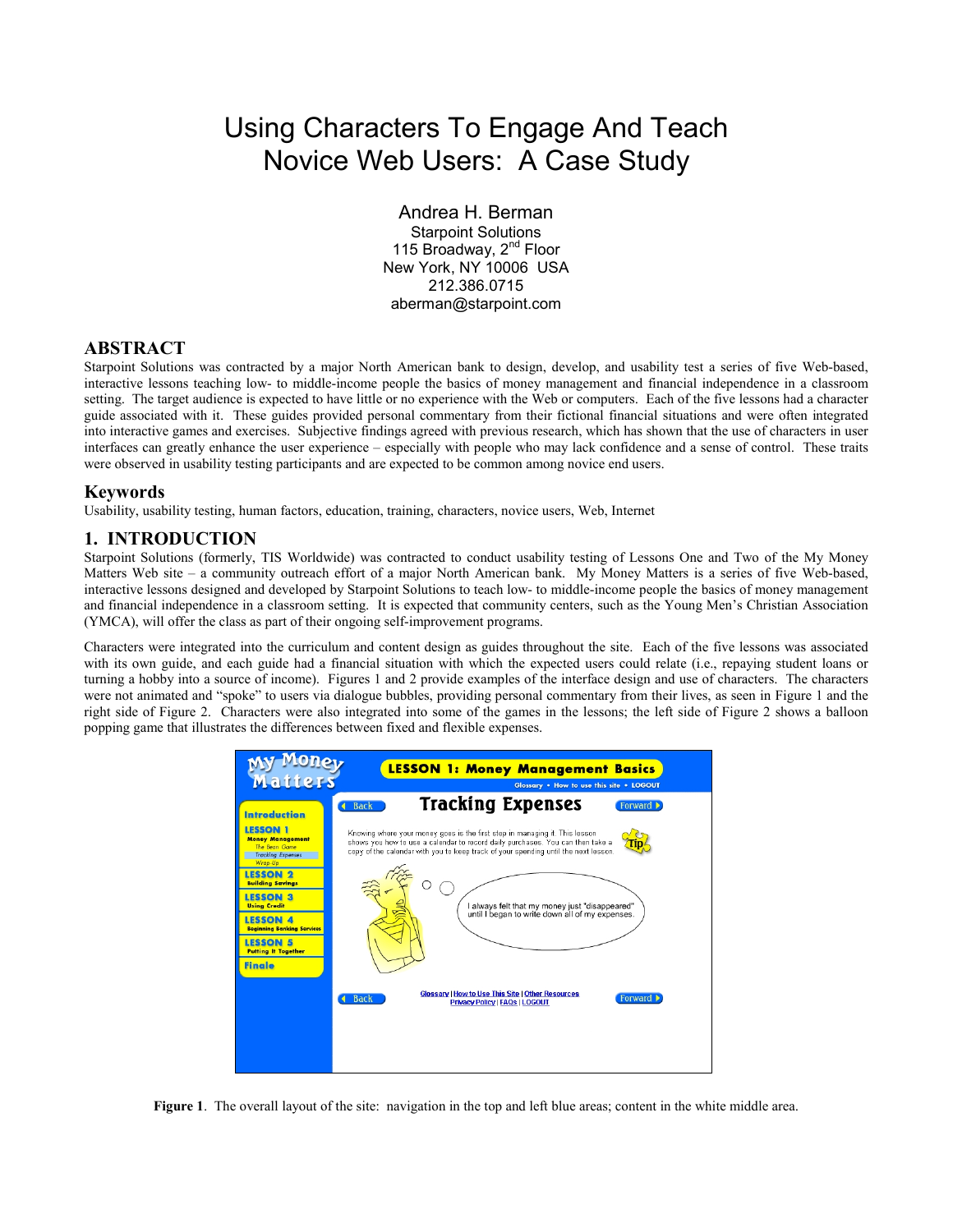

**Figure 2**. Examples of the use of characters. On the left, Bob Banks is integrated into an interactive game. On the right, Sally Spender provides personal comments from her financial situation.

#### **2. RELATED LITERATURE**

It was expected that the use of characters would positively affect the user experience. Previous research has shown that even simple line drawings "…are quite enough to activate a psychologically rich response" and that people often react to media characters "…and interact with them in exactly the same way they would with real people." [1] More specifically, Rickenberg and Reeves conducted a study of the effect of characters on users' responses to an interface. They found that "the addition of characters may make interactions more robust…" for users who lacked confidence in their ability to complete work on their own and who lacked a sense of control over their own success [2]. These traits were observed in usability testing participants and are expected to be common in the target audience of this site.

#### **3. USABILITY TESTING**

Usability testing was conducted on Lessons One and Two. Seven women participated in the test. All of them were part of a welfare-towork program and were representative of the predicted user audience – namely, no-to-low computer skills and low- to middle-income. In addition, all participants were eager to learn more about managing their money.

Participants were tested in pairs, with an educational technology professor serving as the class instructor. This testing format was used, because it better represented the socially interactive environment of the classroom setting expected for the final rollout than traditional, one-on-one usability sessions. Participants were engaged by the characters from the moment they were introduced in Lesson One. Level of engagement was determined by moments when the participants smiled at, laughed at, or even talked to the guides. An unexpected finding was that some participants did indeed talk directly to the guides. For example, when the guide for Lesson Two, Sally Saver, was introduced, one participant said to her, "OK, Sally, let's see what you can do." Participants commented that they "really liked the characters guiding me through the site" and that meeting the characters "was cool."

#### **4. CONCLUSIONS**

Results from subjective responses of users and observations made during testing appear to agree with the research referenced earlier. Namely, many users interacted with characters in manners similar to interacting with real people. In addition, users were highly enthusiastic in their responses to open-ended questions in the post-test questionnaire, reporting that the site was extremely fun and made them want to learn. Perhaps, as Rickenberg and Reeves state in their paper, the use of characters in this educational site did indeed "… turn up the volume on social presence, which means it can accentuate the effects of everything presented" – ultimately leading to a more engaging, involving user interface. [2]

#### **5. REFERENCES**

- [1] Reeves, B. & Nass, C. (1996). *The Media Equation: How People Treat Computers, Television, and New Media Like Real People and Places*. Stanford, CA: CSLI Publications.
- [2] Rickenberg, R. & Reeves, B. (2000). The Effects of Animated Characters on Anxiety, Task Performance, and Evaluations of User Interfaces. *Proceedings of CHI 2000 – Conference on Human Factors in Computing Systems*. New York, NY: Association for Computing Machinery.